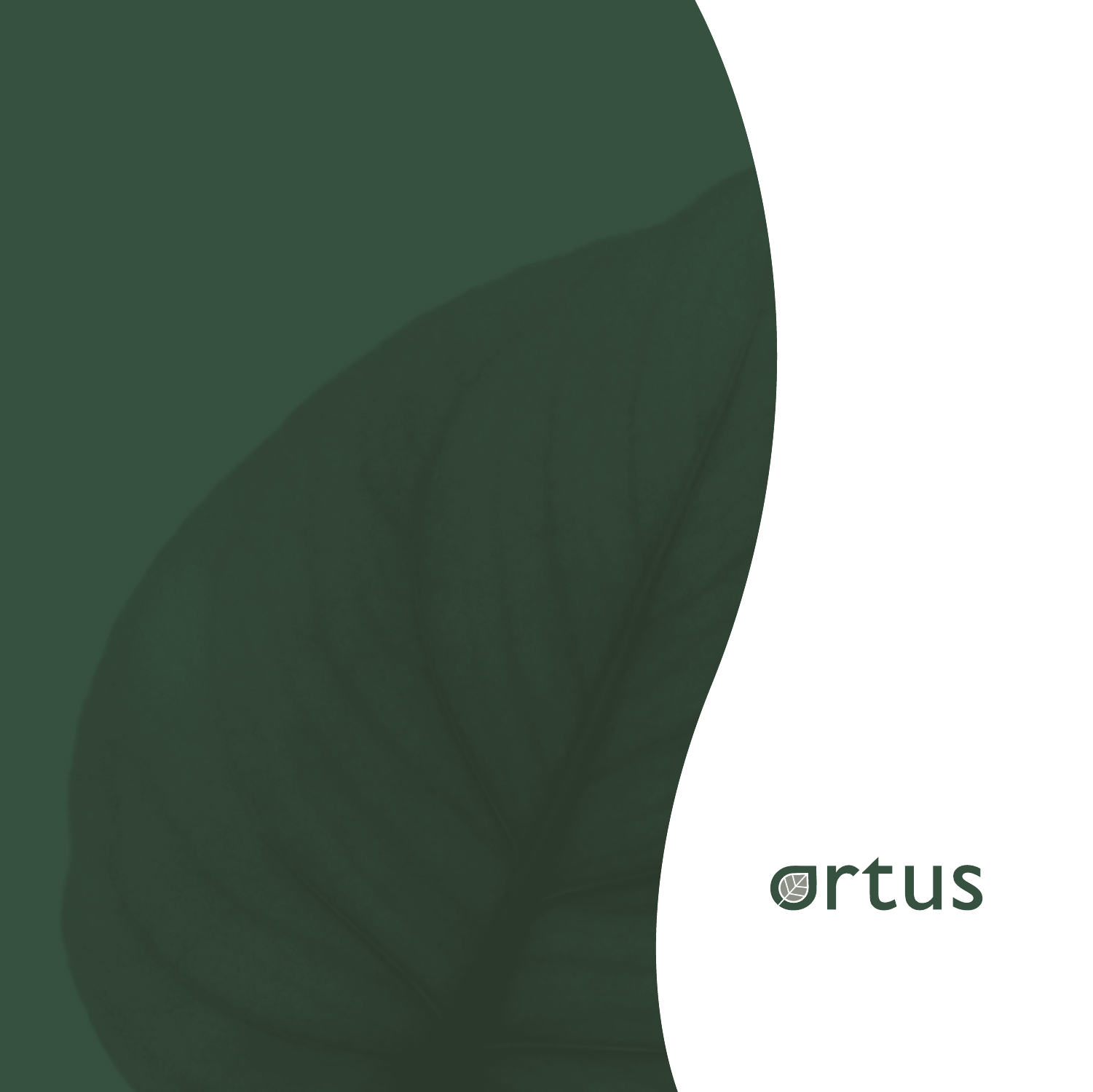# RISE, ORIGIN, BEGINNINGS…

Ortus is a well-being and rejuvenation destination for those who endeavor to have a healthy, active and balanced lifestyle with interconnectedness of body and mind. Through its modern design and stress-free environment, it offers distinctive experiences with the latest high-end cardio and strength equipment, Finnish sauna, bio sauna, steam bath, hammam, salt room, ice fountain, relaxation area and emotional showers.

At Ortus, you can also unwind and recharge in the hydrotherapy pool which pays tribute to "Sanitas Per Aqua" (Health by Water) and discover a serene escape from the city life with the carefully selected treatments focused on well-being.

Within a tranquil and inspiring atmosphere, our well-trained team of professionals use locally sourced natural products and innovative skincare line of the highest quality to deliver on our promise to care for people so they can be their best.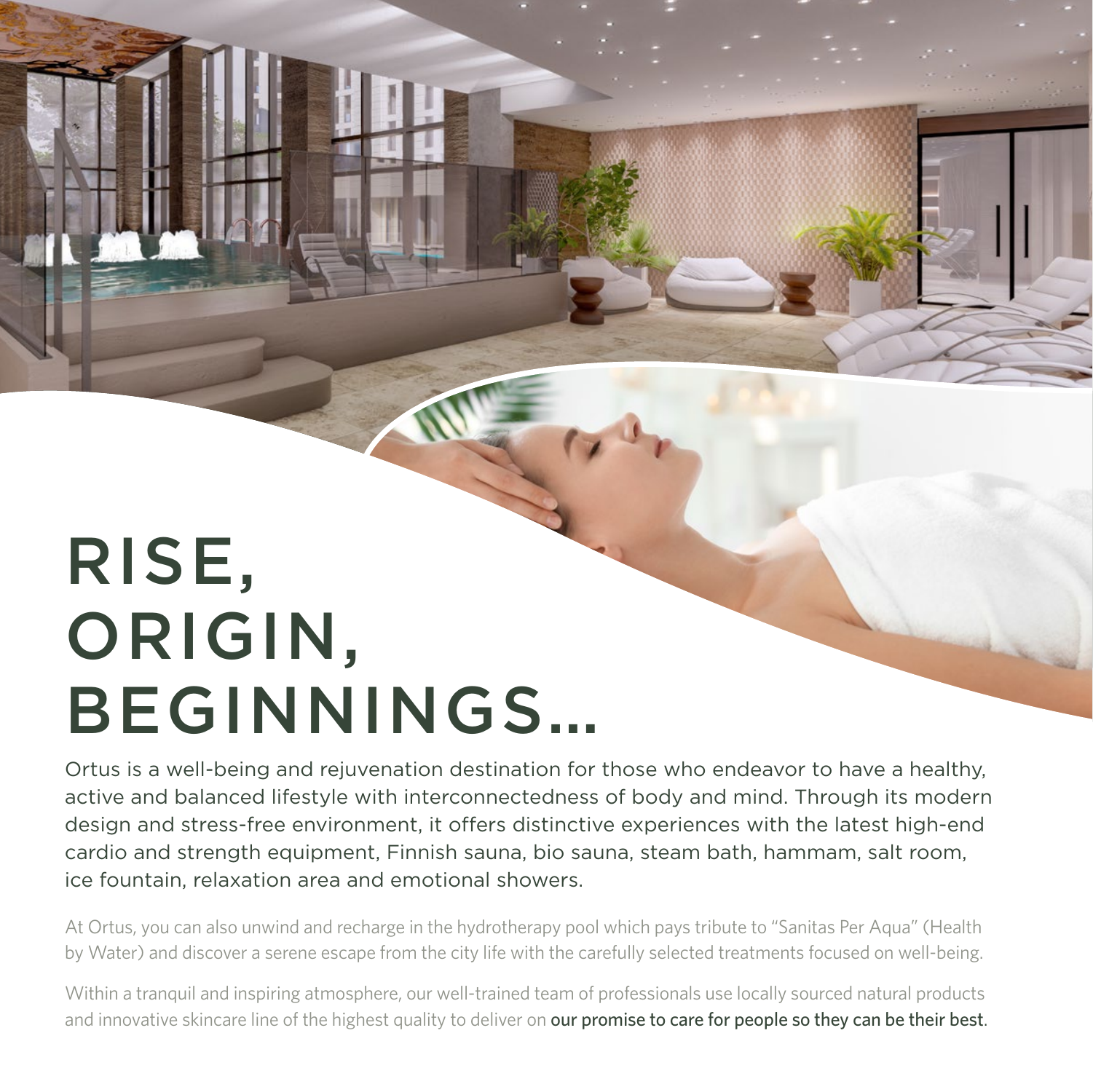# MASSAGES

#### De-Stress Massage

Medium pressure massage with long and relaxing strokes which improves circulation and relieves muscle tension, while also providing a deep relaxation.

# Deep Tissue

30 | 50 MIN 75 | 120 BGN

60 MIN 120 BGN

 $115$  BGN

30 | 50 | 90 MIN 65 | 100 | 140 BGN

Therapeutic massage, involving deep pressure, which helps relieve stress in deeper muscles, fascia, and connective tissue. This massage is effective for providing relief from back or neck pain, sciatic pain, muscle strains and arthritis.

# Relaxing BABOR massage

Full body massage to reduce the physical and mental fatigue with the executive BABOR oils and fragrances.

#### Nourishing Massage With Aromatic Candle

Classical full body massage with 100% natural vegetable and essential warm oils.

# Hot Stone

60 MIN 120 BGN

A deeply relaxing treatment that incorporates warm stones into your medium pressure massage. The heat of the stones penetrates deep into the body, allowing the muscles to relax and revitalize.

#### Foot Massage

30 MIN  $65$  BGN

The perfect way to bring relief to tired legs and feet. Applying acupressure on the reflex zones of the feet improves blood circulation, relieves stress and creates positive effect on the whole body.

# Back & Legs Massage

40 MIN  $85 \text{ B}$ 

Massage with medium pressure on back, neck, shoulders and full legs.

# $_{50}$   $_{\text{MIN}}$  Custom Tailored Massage  $_{50}$   $_{\text{MIN}}$   $_{50}$   $_{\text{BSN}}$

60 MIN<br>130 RGN

This massage is tailored to you and your needs – with your selection of the type of oil, intensity and the parts of the body you would like to focus on.

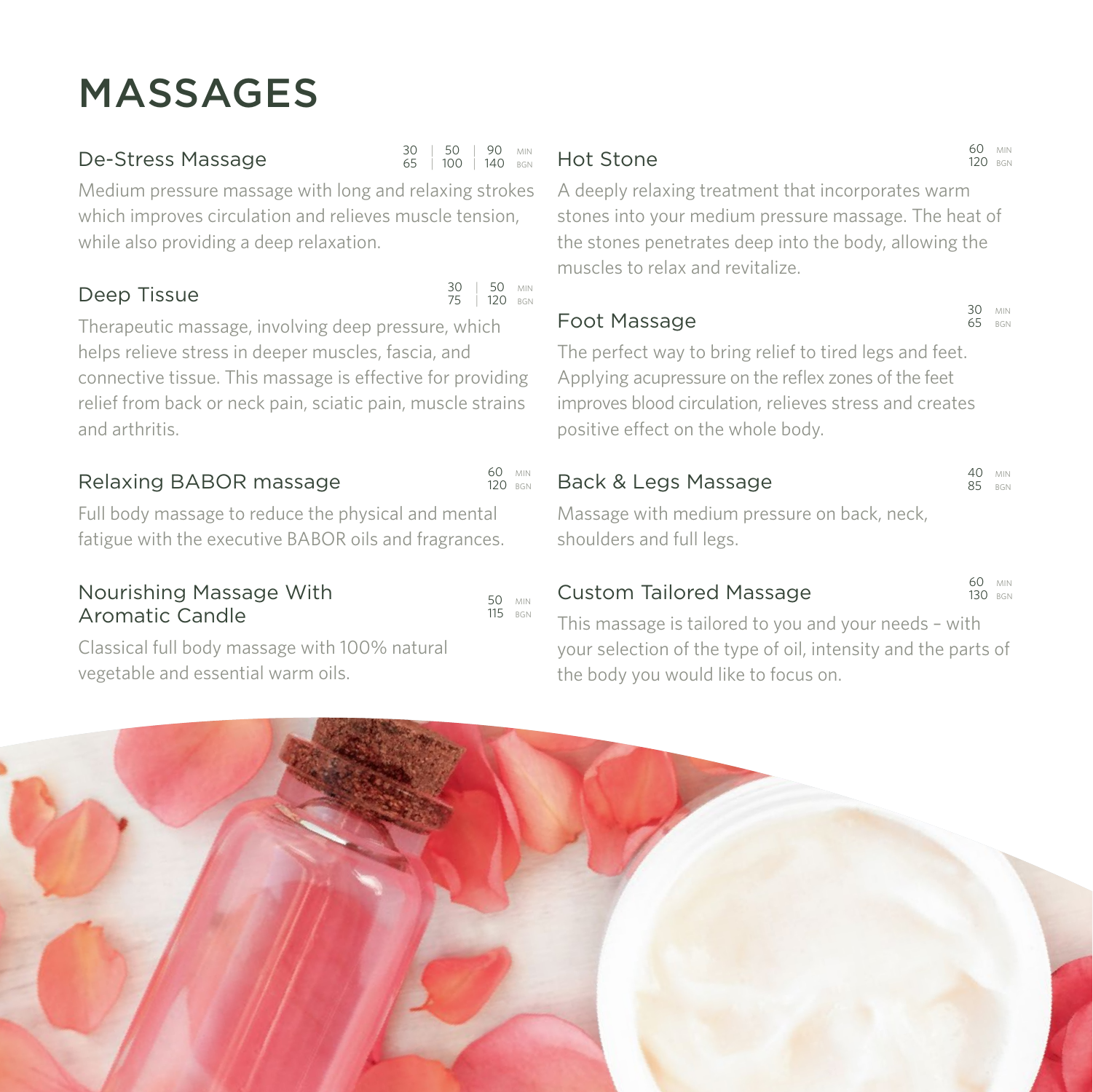#### Signature Ortus Rose Massage

Full body massage with natural oil extracted from real Bulgarian roses. Bulgaria is one of the few places blessed with the ideal conditions to grow the oilseed rose. Its oil contains minerals, vitamins and antioxidants which have calming, anti-inflammatory and nourishing effect. This delicate massage with floral scent will bring you emotional and physical relaxation.

#### Couples Massage

Enjoy quality time with your loved one. This treatment starts with aroma jacuzzi bath for two prior to your customized side-by-side massage in the elegant spa suite.

#### Massage for Expectant Mothers

40 MIN  $100$  BGN

75 MIN 230 BGN

Massage with pure almond oil fully personalize by the pregnant lady needs.

# ADDITIONAL TREATMENTS

| Scalp massage                         | 15 MIN 25 BGN |
|---------------------------------------|---------------|
| Facial massage & BABOR booster ampule | 15 MIN 40 BGN |
| BABOR facial mask                     | 25 BGN        |

# SIGNATURE RITUALS

#### Turkish Bath

60 MIN 130 BGN

The ultimate purifying experience. This traditional Turkish treatment dating back hundreds of years, starts with full body scrub with "kese" glove and continues with full body foam massage.

# BABOR Shaping Treatment

120 MIN 170 BGN

Every stage of this treatment is designed to improve the body appearance. It starts with sea salt oil bath, followed by Shaping active body scrub, Detox body wrap and special shaping massage to finish the therapy. The treatment combats excess fat deposit formations, shapes, refines and smooths the body's silhouette.

#### Ortus Rose Journey

120 MIN 170 BGN

This exquisite treatment with the benefits of stress-relief. hydration and rejuvenation, begins with rose jacuzzi bath, then the whole body is gently exfoliated and prepared for the full body rose massage. The journey is completed with a soothing facial and head massage, which will provide a total relaxation.

# Couples Origin Ritual

120 MIN  $400$  BGN

Complete body treatment that combines the power of natural local essential oils with the best facial care from the world's cosmetic leader. The treatment includes aroma jacuzzi bath for two, gentle body scrub, medium pressure massage and facial treatment in the exclusive atmosphere of the private spa suite.

60 MIN 120 BGN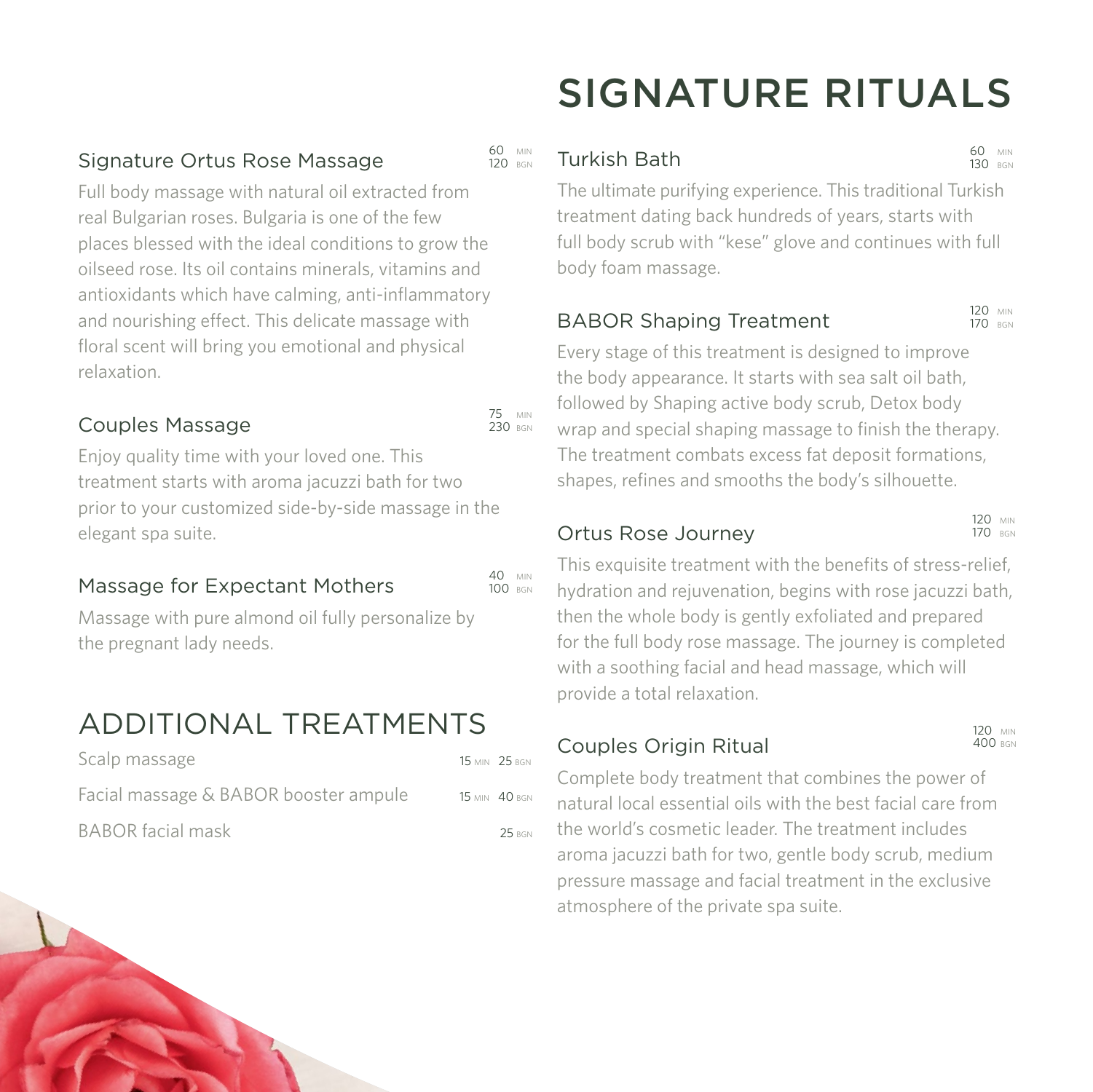# FACIALS

# BABOR HSR® Lifting

High-quality anti-wrinkle face care treatment that activates collagen and elastin synthesis. It optimizes the buildup of collagen, resulting in absolute lifting effect with smoother appearance and firmer contours of the skin.

# Hydro Cellular Hyaluron Booster

60 min<br>**120** bgn

60 min<br>**130** bgn

60 MIN<br>130 BGN

High-performance skincare for the intense repair of moisture deficits. The active ingredients optimize the skin's ability to store moisture long term and protect against dehydration.

# Ultimate A16 Detox

Treatment designed for all types of stressed, demanding skin with signs of environmentally-induced aging. Promotes the regeneration of the skin and increases its resistance against oxidative damage, UV radiation and pollution.

#### Calming Treatment for Sensitive Skin – Intense Calm

60 MIN  $120$  BGN

Instantly soothes and strengthens sensitive and irritated skin, making it healthier and softer.

# Express Crush Therapy

30 MIN<br>70 BGN

This express treatment includes all of the basic elements of a complete facial: cleansing, peeling and application of special ampule based on your skin type. Smooths fine lines and erases signs of fatigue.

# BABOR Men Energy Treatment

30 | 60 MIN 70 | 110 BGN

Babor's treatment developed especially for male skin. Speeds up skin regeneration, including the micro-cuts after shaving and provides a long-lasting hydration effect.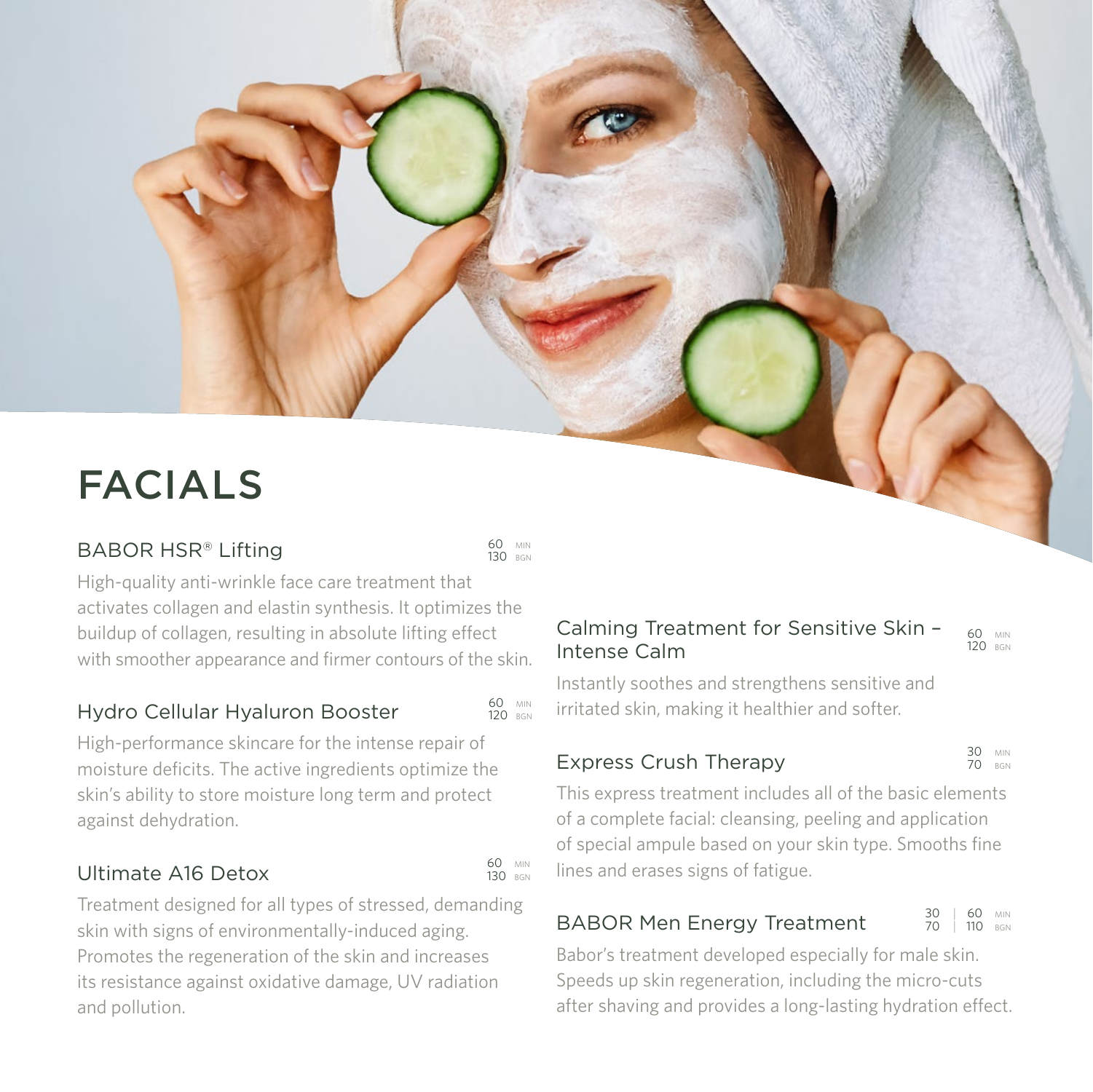# BODY TREATMENTS

# Shaping Active Body Scrub

Full body scrub performed with special sea salts mixed with essential oils. This treatment firms and tones the skin and refines the body's silhouette.

# Detox Body Wrap

The special algae wrap combined with thermo lotion promotes the metabolic processes and stimulates the removal of the toxic and unhealthy substances from the skin cells.

# Full Body Detox Therapy

25 MIN 60 BGN

30 MIN 65 BGN 60 MIN 110 BGN

Combined Active body scrub with Detox body wrap for thorough detox experience.

# Refine Cellular Fat Burning Therapy

60 MIN 120 BGN

Highly-effective anti-cellulite treatment which incorporates the innovative method of "Stop Cellulite Wraps" with active ingredients to reduce the fat deposits and smooth the surface of the skin.